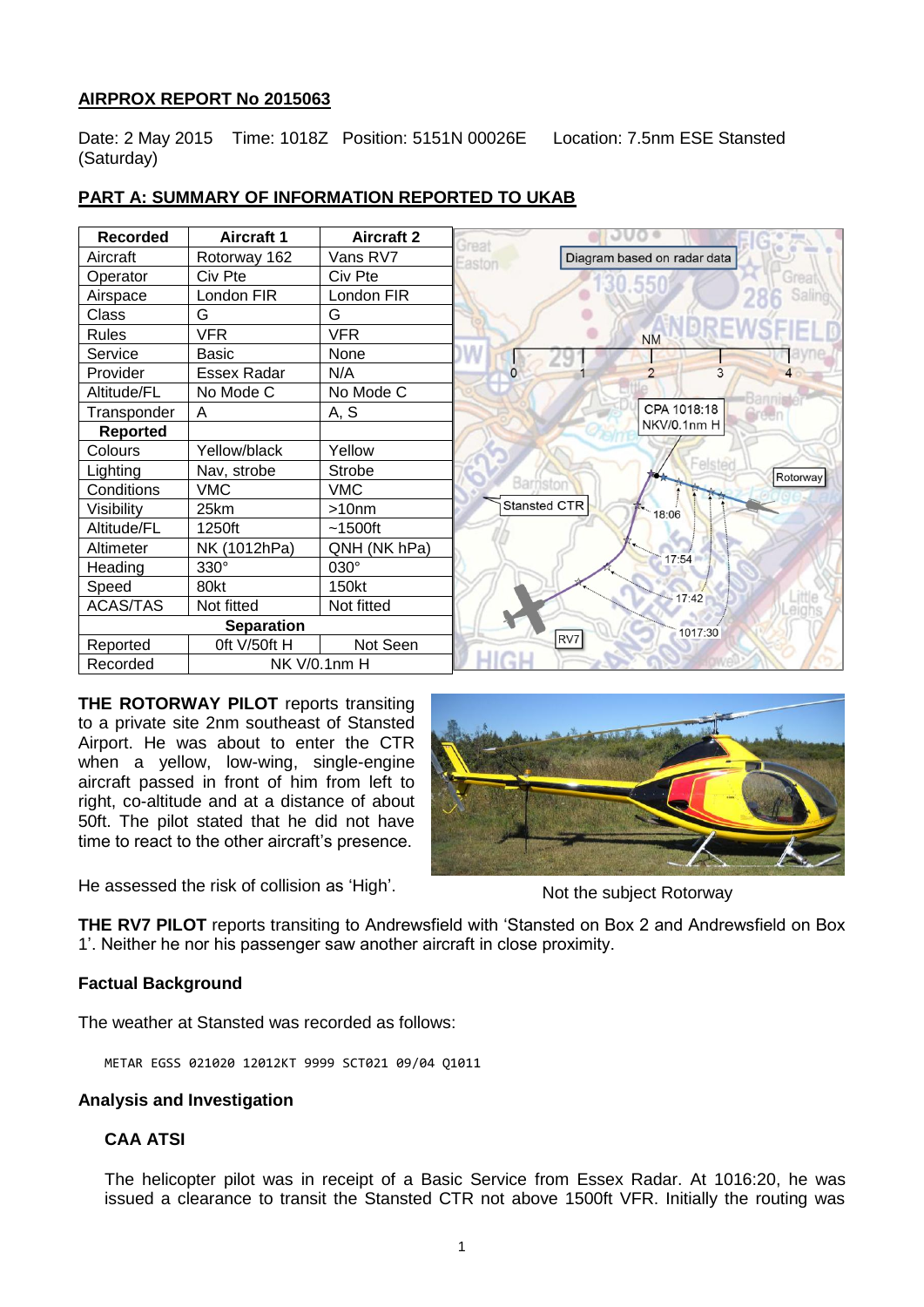under the Stansted CTA in Class G airspace, which is where the Airprox occurred. The RV7 pilot had called Essex radar at 1013:00, and was asked to standby and remain outside controlled airspace. No service was provided to him. The RT traffic loading throughout this period was high as the controller was engaged in providing Approach Radar Services to Stansted as well as accommodating various transit aircraft and other joining aircraft. There was no mention of the occurrence on RT at the time. Under a Basic Service pilots are ultimately responsible for the provision of collision avoidance and controllers are not expected to monitor individual flights<sup>1</sup>.

#### **UKAB Secretariat**

The Rotorway and RV7 pilots shared an equal responsibility for collision avoidance and not to operate in such proximity to other aircraft as to create a collision hazard<sup>2</sup>. The incident geometry was converging and the RV7 pilot was required to give way to the Rotorway<sup>3</sup>.

### **Summary**

An Airprox was reported when a Rotorway and an RV7 flew into proximity at 1018 on Saturday  $2^{nd}$ May 2015. Both pilots were operating under VFR in VMC, the Rotorway pilot in receipt of a Basic Service from Essex Radar, and the RV7 pilot not in receipt of an Air Traffic Service.

## **PART B: SUMMARY OF THE BOARD'S DISCUSSIONS**

Information available consisted of reports from the pilots of both aircraft, radar photographs/video recordings and a report from the appropriate ATC authority.

The Board first considered the pilots' actions. Members were given further information on the Rotorway pilot from one of the members who had spoken to him about the incident. He frequently flew this transit route and, on this occasion, had been looking to his right to gain visual contact with a Police helicopter whose position he had gleaned from RT traffic. The RV7 then passed in front of him with 'no time to react'. As for the RV7 pilot, he had already called Essex Radar but was not able to obtain a Service due to controller workload. He was approaching his destination, and had selected both Stansted (Essex Radar) and Andrewsfield RT frequencies on his two radios. He reported that neither he nor his passenger, with a combined total of many thousands of flying hours, saw the helicopter. The Board noted that the Essex Radar controller was operating under a high workload and was not able to provide Traffic Information to the pilots, who were on converging tracks.

Members wondered whether the attention of the RV7 pilot and his passenger had been directed at identifying Andrewsfield to the detriment of their general lookout, and agreed that the lack of visual sighting by both pilots of the other aircraft underlined both the frailty of human perception, and the overriding need to counter this by maintaining an effective lookout. Ultimately, members agreed that the Airprox had been caused both by the non-sighting by the RV7 pilot and, because his sighting was too late to allow effective avoiding action, the effective non-sighting by the Rotorway pilot. The Board emphasised that this assessment was not in criticism of the pilots but simply a statement of fact which underlined the importance of effective lookout, especially in Class G airspace. In assessing the risk of collision, the Board agreed that the unfortunate combination of a lack of Air Traffic Service, the limited provisions of a Basic Service, and both pilots' lookout probably being directed away from the respective conflicting traffic, resulted in all barriers to mid-air collision, other than chance, being removed; the situation had only just stopped short of an actual collision.

In the course of the discussion, members also noted that the RV7 pilot had not selected Mode C SSR. They re-iterated that selection of Mode C was an important factor in flight safety, both as an awareness tool for ATC for potential conflict avoidance, and to allow other aircrafts' TCAS or TAS to

 $\overline{a}$ CAP774, paragraph 2.1.

<sup>2</sup> SERA.3205 Proximity.

<sup>3</sup> SERA.3210 Right-of-way (c) (2) Converging.